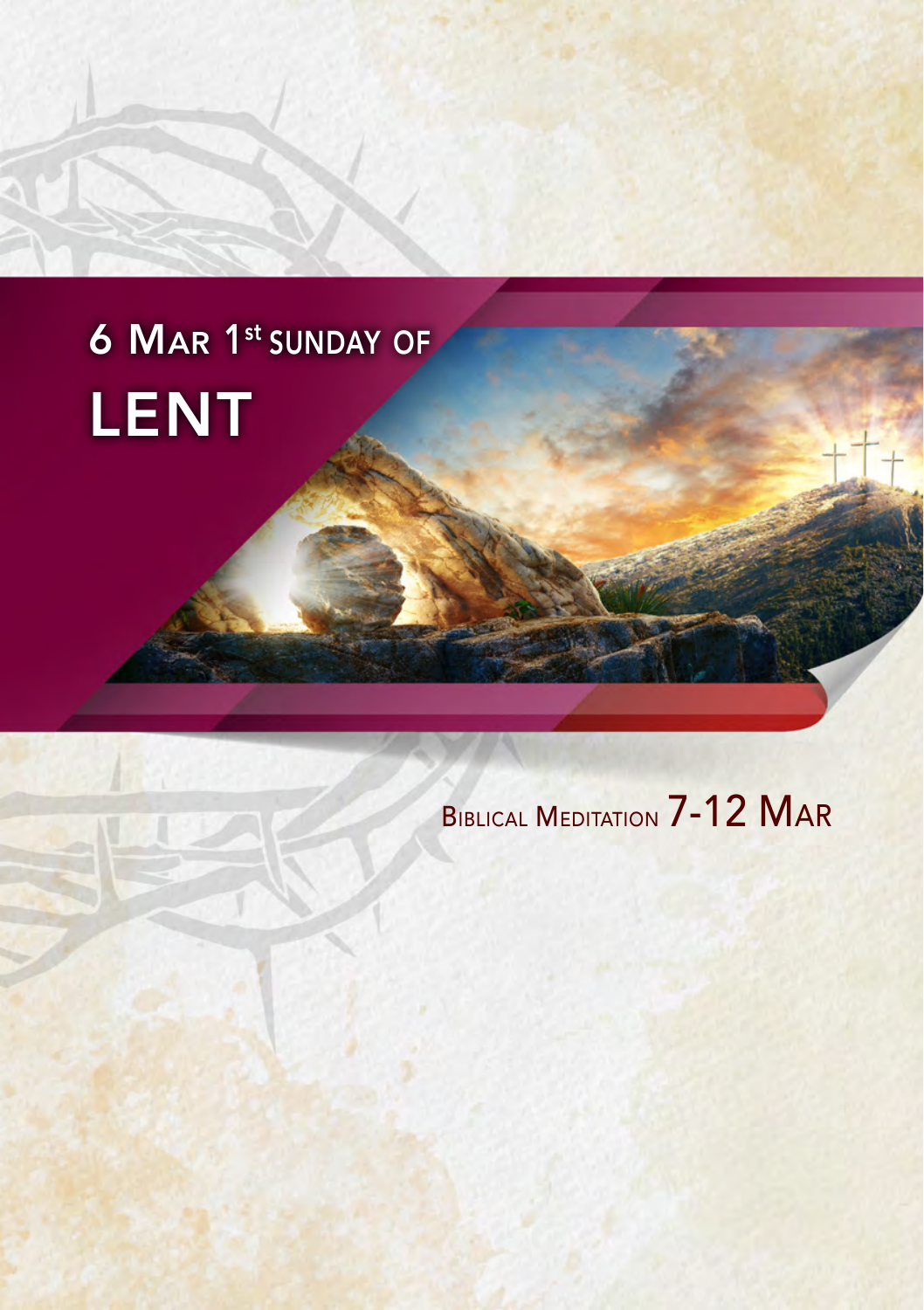

"When the Son of Man comes in his glory, and all the angels with him, he will sit on his glorious throne. All the nations will be gathered before him, and he will separate the people one from another as a shepherd separates the sheep from the goats. He will put the sheep on his right and the goats on his left. "Then the King will say to those on his right, 'Come, you who are blessed by my Father; take your inheritance, the kingdom prepared for you since the creation of the world. For I was hungry and you gave me something to eat, I was thirsty and you gave me something to drink, I was a stranger and you invited me in, I needed clothes and you clothed me, I was sick and you looked after me, I was in prison and you came to visit me.' "Then the righteous will answer him, 'Lord, when did we see you hungry and feed you, or thirsty and give you something to drink? When did we see you a stranger and invite you in, or needing clothes and clothe you? When did we see you sick or in prison and go to visit you?' "The King will reply, 'Truly I tell you, whatever you did for one of the least of these brothers and sisters of mine, you did for me.' "Then he will say to those on his left, 'Depart from me, you who are cursed, into the eternal fire prepared for the devil and his angels. For I was hungry and you gave me nothing to eat, I was thirsty and you gave me nothing to drink, I was a stranger and you did not invite me in, I needed clothes and you did not clothe me, I was sick and in prison and you did not look after me.' "They also will answer, 'Lord, when did we see you hungry or thirsty or a stranger or needing clothes or sick or in prison, and did not help you?' "He will reply, 'Truly I tell you, whatever you did not do for one of the least of these, you did not do for me.' "Then they will go away to eternal punishment, but the righteous to eternal life." (Matthew 25:31–46)

#### **MEDITATE**

We can easily find the least of our brothers and sisters, as the Lord mentioned, around us. What spiritual discipline does the Lord Jesus want to lead us to?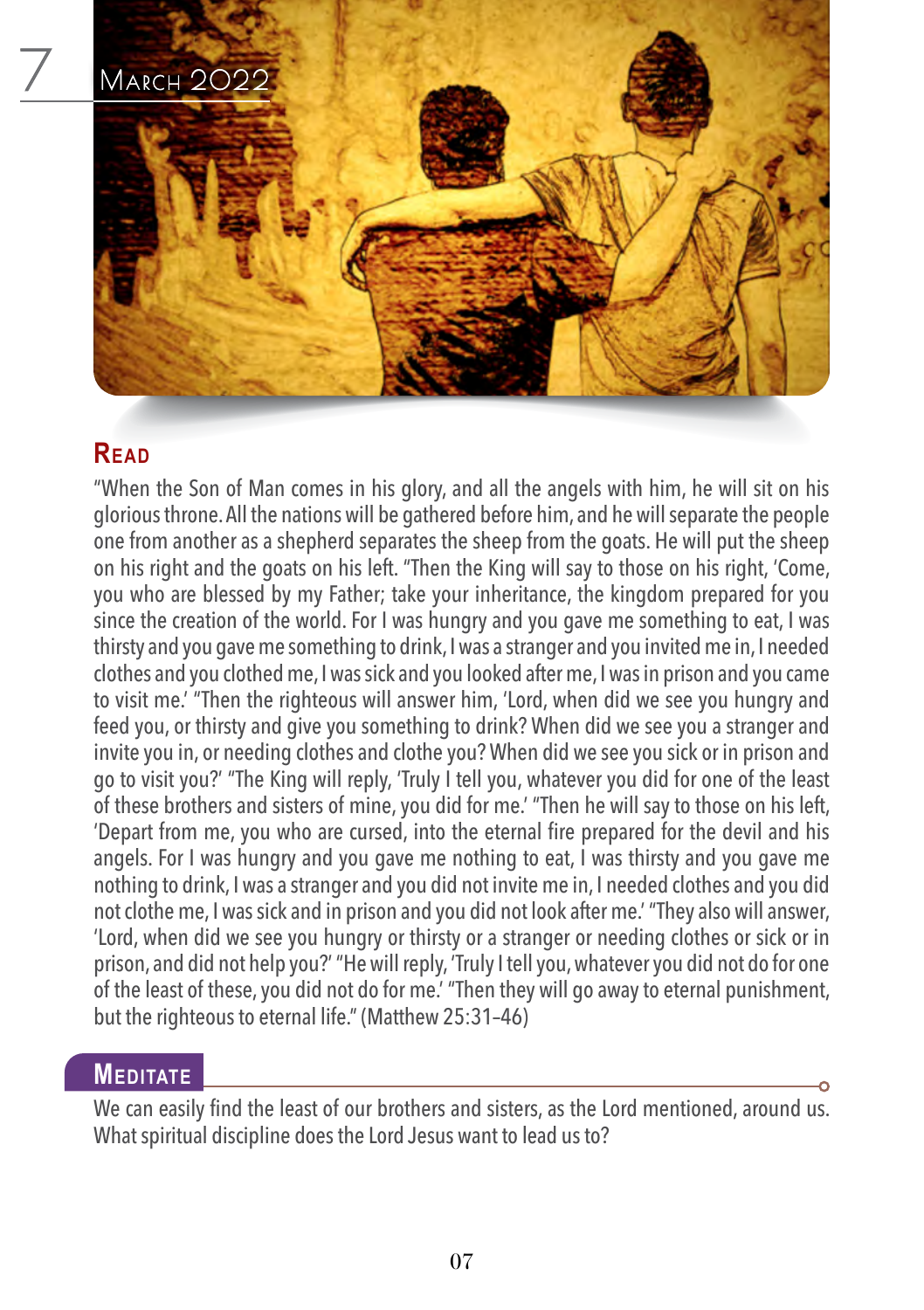# **Pray**

Almighty and everlasting God, mercifully increase in us your gifts of holy discipline, in almsgiving, prayer, and fasting; that our lives may be directed to the fulfilling of your most gracious will; through Jesus Christ our Lord, who lives and reigns with you and the Holy Spirit, one God, for ever and ever. Amen.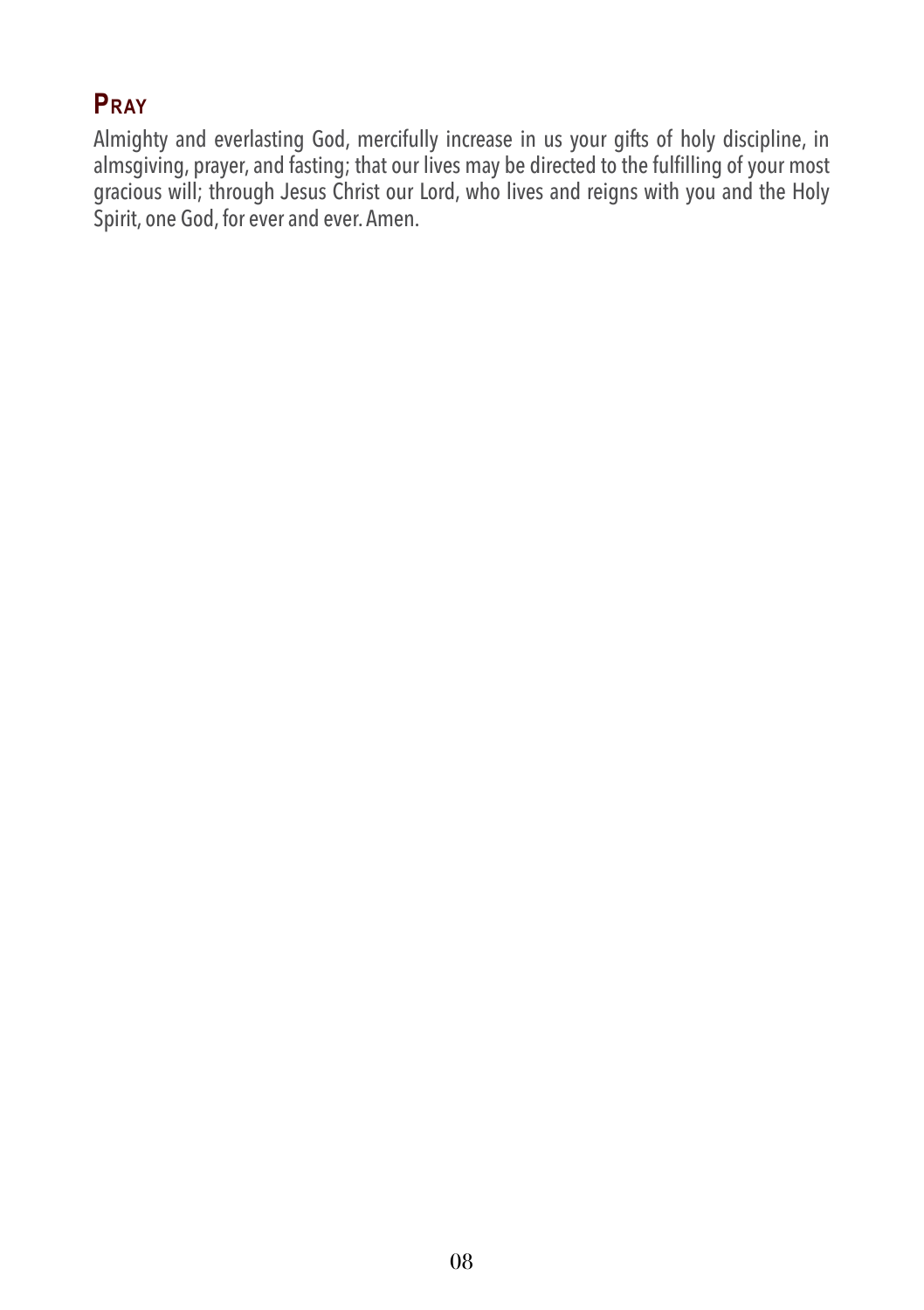

And when you pray, do not keep on babbling like pagans, for they think they will be heard because of their many words. Do not be like them, for your Father knows what you need before you ask him. "This, then, is how you should pray: "'Our Father in heaven, hallowed be your name, your kingdom come, your will be done, on earth as it is in heaven. Give us today our daily bread. And forgive us our debts, as we also have forgiven our debtors. And lead us not into temptation, but deliver us from the evil one.' For if you forgive other people when they sin against you, your heavenly Father will also forgive you. But if you do not forgive others their sins, your Father will not forgive your sins. (Matthew 6:7–15)

#### **MEDITATE**

Praying to God is a daily spiritual discipline for all children of God. The Lord's Prayer is a perfect example Jesus used when asked how we should pray. For Christian who have been saved and born again, with God's grace they can say this prayer and for sure will match the words with their deeds. Let us not just recite the prayer, but truly obey Jesus' teachings from the bottom of our hearts.

#### **Pray**

Grant to your people, Lord, grace to withstand the temptations of the world, the flesh, and the devil, and with pure hearts and minds to follow you, the only true God; through Jesus Christ your Son our Lord, who lives and reigns with you and the Holy Spirit, one God, for ever and ever. Amen.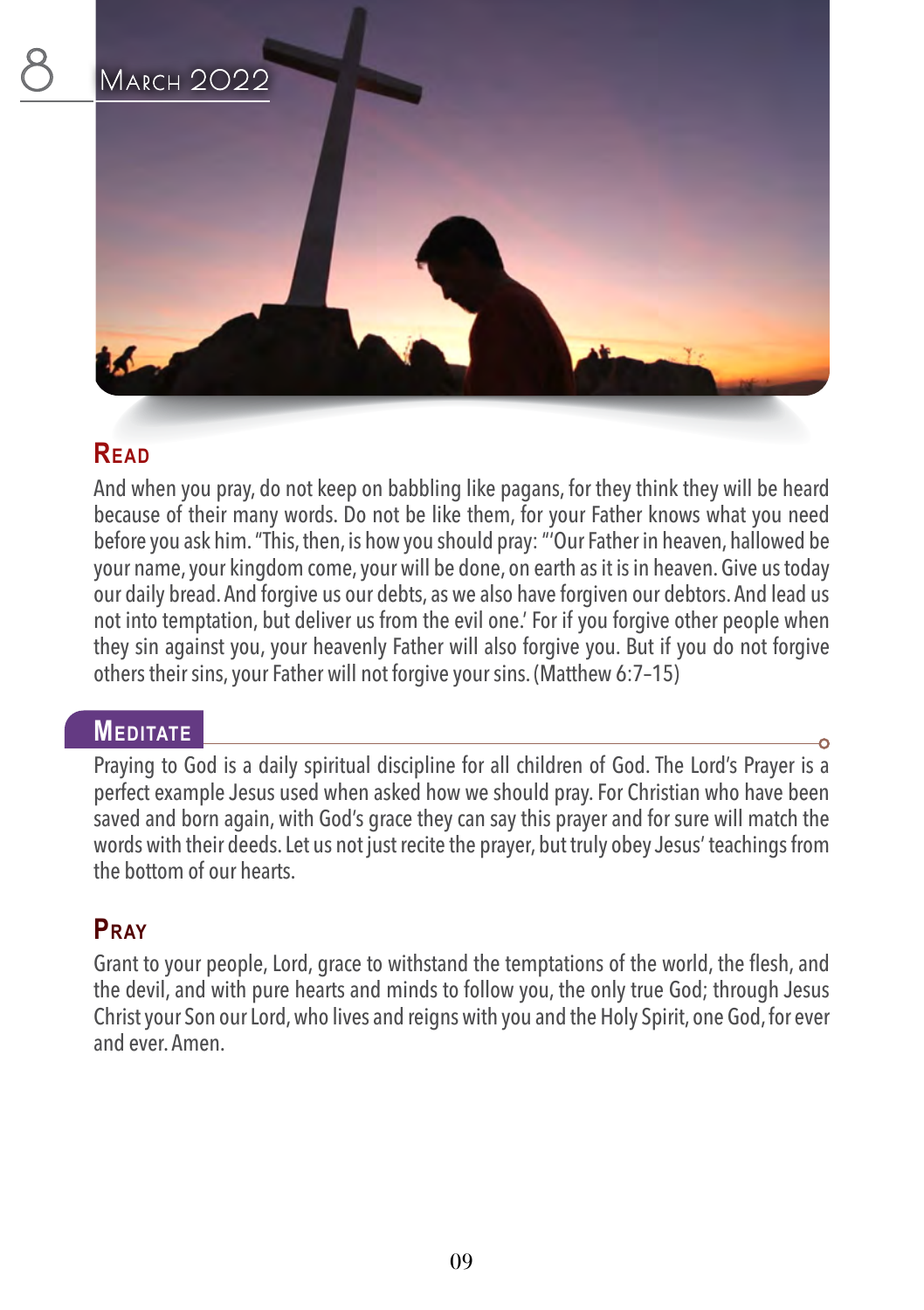

Then the word of the LORD came to Jonah a second time: "Go to the great city of Nineveh and proclaim to it the message I give you." Jonah obeyed the word of the LORD and went to Nineveh. Now Nineveh was a very large city; it took three days to go through it. Jonah began by going a day's journey into the city, proclaiming, "Forty more days and Nineveh will be overthrown." The Ninevites believed God. A fast was proclaimed, and all of them, from the greatest to the least, put on sackcloth When Jonah's warning reached the king of Nineveh, he rose from his throne, took off his royal robes, covered himself with sackcloth and sat down in the dust. This is the proclamation he issued in Nineveh: "By the decree of the king and his nobles: Do not let people or animals, herds or flocks, taste anything; do not let them eat or drink. But let people and animals be covered with sackcloth. Let everyone call urgently on God. Let them give up their evil ways and their violence. Who knows? God may yet relent and with compassion turn from his fierce anger so that we will not perish." When God saw what they did and how they turned from their evil ways, he relented and did not bring on them the destruction he had threatened. (Jonah 3:1–10)

#### **MEDITATE**

Brother and sisters, do you know that the Lord grants us grace and blessings so that we can bring blessings to those who have not yet known God? Jonah is an unwilling missionary. If God calls upon you, will you be willing to answer? Have you seen the evildoings of the church and the society? If you have, will you pray for these people? Will you pray for national and social leaders?

# **Pray**

Bless us, O God, in this holy season, in which our hearts seek your help and healing; and so purify us by your discipline that we may grow in grace and in the knowledge of our Lord and Savior Jesus Christ; who lives and reigns with you and the Holy Spirit, one God, for ever and ever. Amen.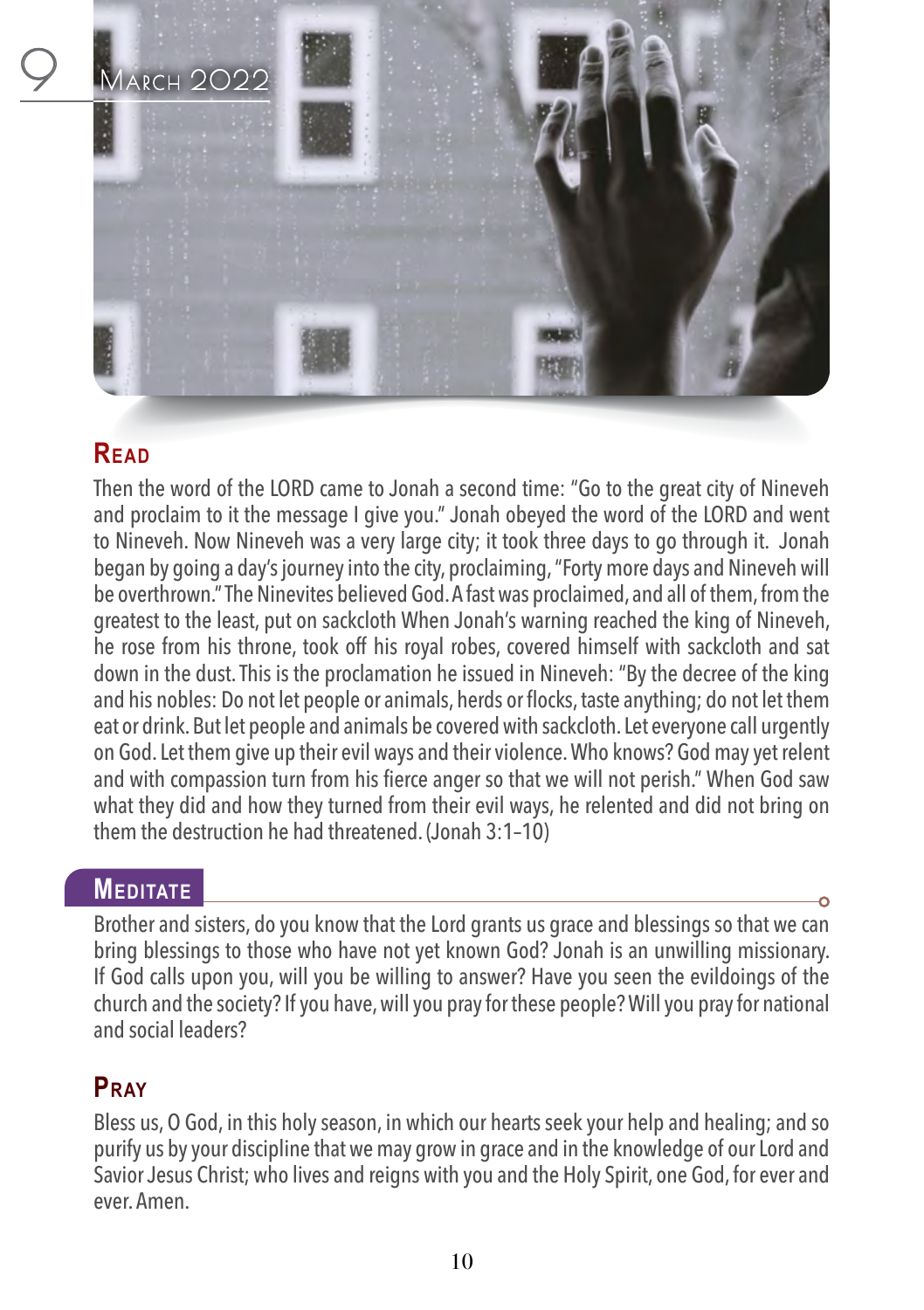

"Ask and it will be given to you; seek and you will find; knock and the door will be opened to you. For everyone who asks receives; the one who seeks finds; and to the one who knocks, the door will be opened. "Which of you, if your son asks for bread, will give him a stone? Or if he asks for a fish, will give him a snake? If you, then, though you are evil, know how to give good gifts to your children, how much more will your Father in heaven give good gifts to those who ask him! So in everything, do to others what you would have them do to you, for this sums up the Law and the Prophets. (Matthew 7:7–12)

#### **MEDITATE**

We must admit that today's world is torn apart, and there are people who share different views from us. We should pray for God's keeping, so that we will respect people of different views and live by God's grace.

# **Pray**

Strengthen us, O Lord, by your grace, that in your mighty we may overcome all spiritual enemies, and with pure hearts serve you; through Jesus Christ our Lord, who lives and reigns with you and the Holy Spirit, one God, for ever and ever. Amen.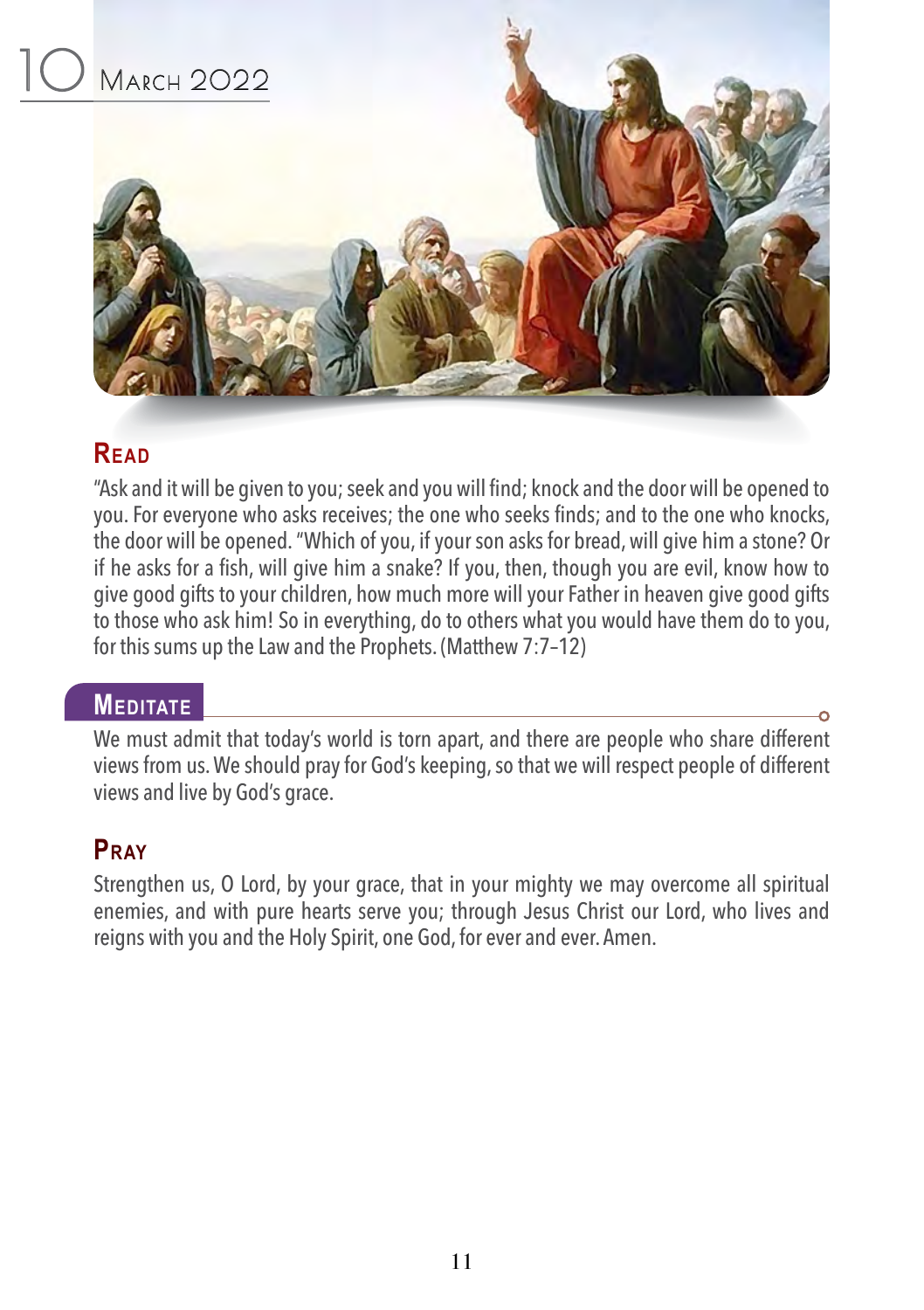

For I tell you that unless your righteousness surpasses that of the Pharisees and the teachers of the law, you will certainly not enter the kingdom of heaven. "You have heard that it was said to the people long ago, 'You shall not murder, and anyone who murders will be subject to judgment.' But I tell you that anyone who is angry with a brother or sister will be subject to judgment. Again, anyone who says to a brother or sister, 'Raca,' is answerable to the court. And anyone who says, 'You fool!' will be in danger of the fire of hell. "Therefore, if you are offering your gift at the altar and there remember that your brother or sister has something against you, leave your gift there in front of the altar. First go and be reconciled to them; then come and offer your gift. "Settle matters quickly with your adversary who is taking you to court. Do it while you are still together on the way, or your adversary may hand you over to the judge, and the judge may hand you over to the officer, and you may be thrown into prison. Truly I tell you, you will not get out until you have paid the last penny. (Matthew 5:20–26)

#### **MEDITATE**

We shall humble ourselves before God and know our own restraints. We place the perfect righteousness of our Heavenly Father as our life value and pursuit. We are not to compare with others, rather we are our perfect Heavenly Father's children and His representatives on earth. Our personal life of faith shall glorify God.

#### **Pray**

Lord Christ, our eternal Redeemer, grant us such fellowship in your sufferings, that, filled with your Holy Spirit, we may subdue the flesh to the spirit, and the spirit to you, and at the last attain to the glory of your resurrection; who lives and reigns with the Father and the Holy Spirit, one God, for ever and ever. Amen.